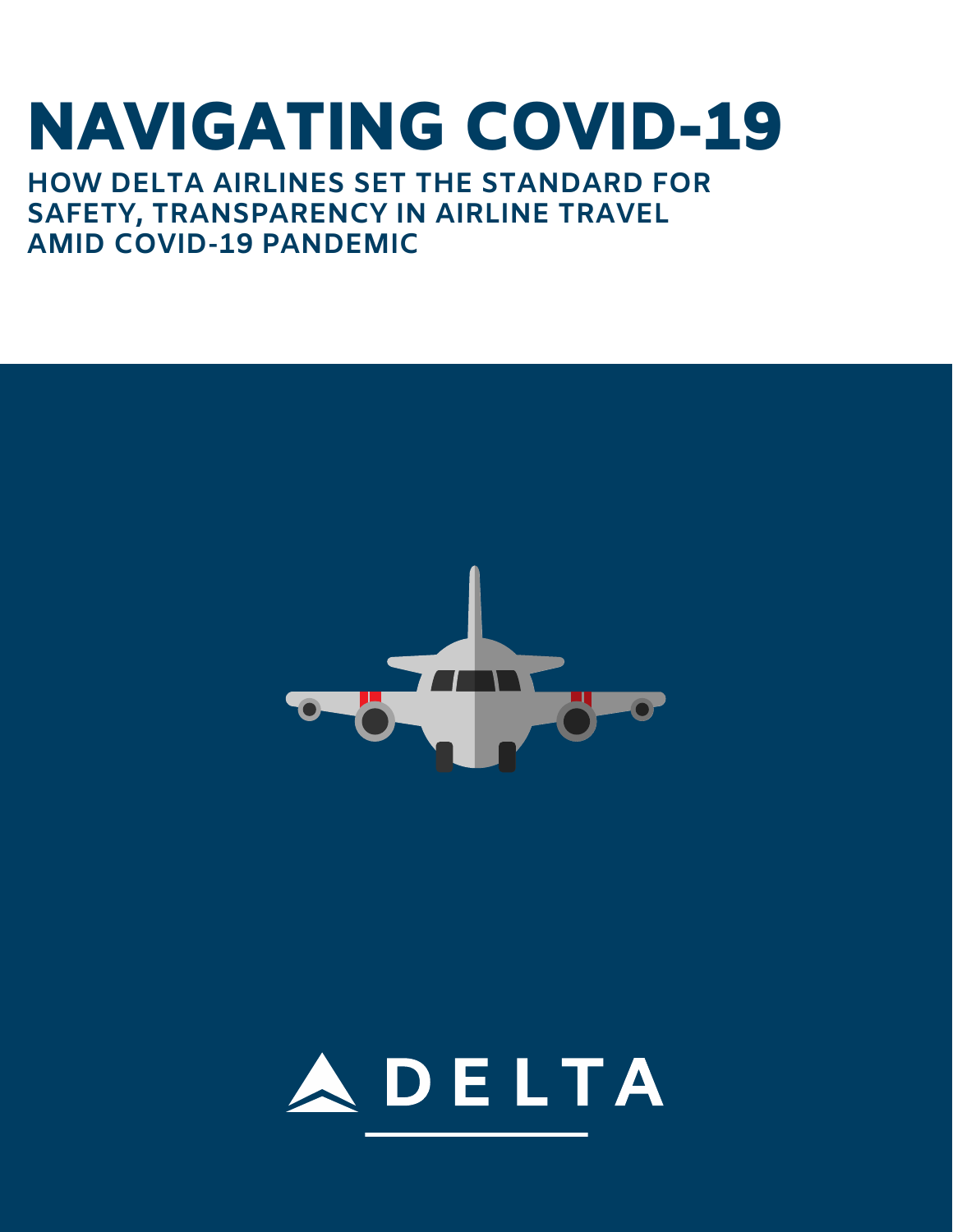### A New Chapter for Airline Travel

Amid the COVID-19 pandemic, airlines have been forced to make major changes to their day-to-day operations. Enhanced cleaning procedures, mask requirements have become the new norm when it comes to travel, and Delta has set the standard for safety and customer service. Clear, concise and consistent communication via mass media (news stories, press releases) and social media set them apart from other airlines working to build confidence in customers and increase ticket sales.

### COVID-19 Travel Restricitons

When the Coronavirus pandemic started to take hold in the United States, many people were avoiding non-essential travel or it was prohibited under local government. Airlines saw a 96% decrease in passenger traffic in April 2020 because of the COVID-19 Pandemic.

In a March 2020 press release, Ed Bastain, Delta CEO describes the conflict the airline was facing. "These are truly unprecedented times for all of us, including the airline industry. " Bastain said. "Government travel restrictions and stay-at-home orders have been effective in slowing the spread of the virus, but have also severely impacted near term demand for air travel, reducing our expected June quarter revenues by 90 percent, compared to a year ago"

"Delta is taking decisive action to prioritize the safety of our employees and customers while protecting our business..." Ed Bastain, CEO

Expanded cleaning procedures and limiting ticket sales can come at a cost the airline, but without these precautions COVID-19 can easily be spread. Delta customers, employees and shareholders are in need of Delta to prioritize safety to keep their business afloat.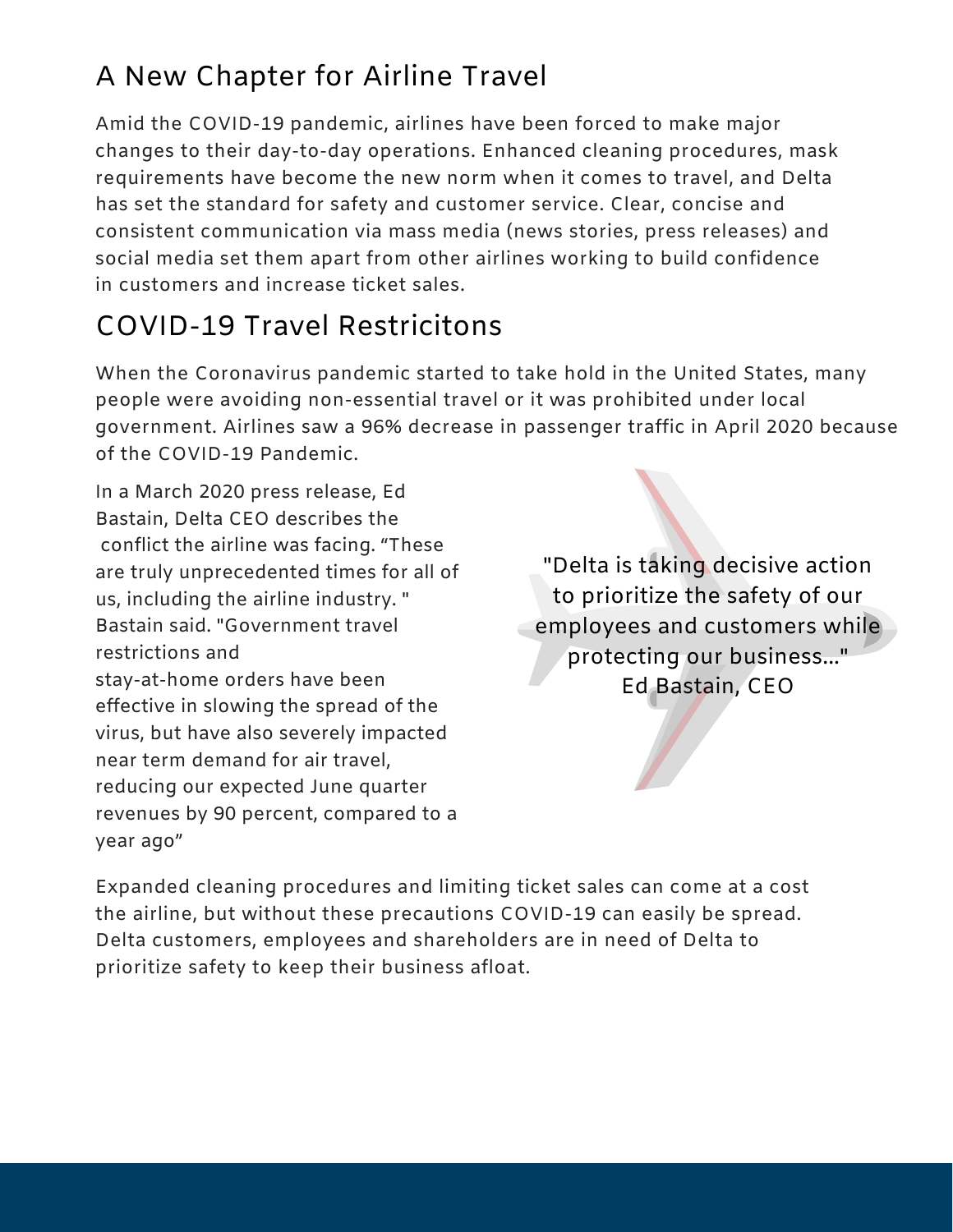## T<mark>aking the High Road</mark><br><sub>Beginning in March 2020, Delta was</sub>

Beginning in March 2020, Delta was r<br>1950<br>1950 s o o<br>Solomonia<br>Solomonia ne f of the e efirst to pledge commitment to the safety and well-being of their employees and customers. Delta was the first airline to announce blocked middle seats and reduced capacity following the lift of the travel restrictions. Delta also made it a priority to interact with and inform the communities they serve - employees and customers alike.

Corporate partnerships with other large, established brands and leaders in the health and wellness community create strong trust in the publics while showing the public that Delta is dedicated to their safety and learning more about how they can improve their protocols. Delta airlines [partnered](https://news.delta.com/delta-lysol-team-uncover-whats-next-safe-surfaces-airports-and-onboard) with Lysol for a training session for airline sanitation teams, and Delta airlines now carries Lysol products on all of their aircrafts and the products are used to clean. Lysol, a brand known across America has also taken responsibility amid the pandemic by working with those most at risk of contracting the virus while traveling. A [partnership](https://news.delta.com/delta-teams-cvs-health-accelerate-employee-covid-19-testing) with CVS Health provided Delta crews access to regularly administered rapid COVID tests.



Delta has also shown their dedication to educating the public. Expanding their blog/news site, consistent content and blog posts about [COVID-19](https://news.delta.com/harvard-study-masks-when-worn-throughout-travel-offer-significant-protection-covid-19) Studies were posted and analyzed by Delta PR teams and health professionals. Their twitter page is constantly flooded with safety information and reminders, and the customers are sharing and posting their impressions of Delta's efforts.